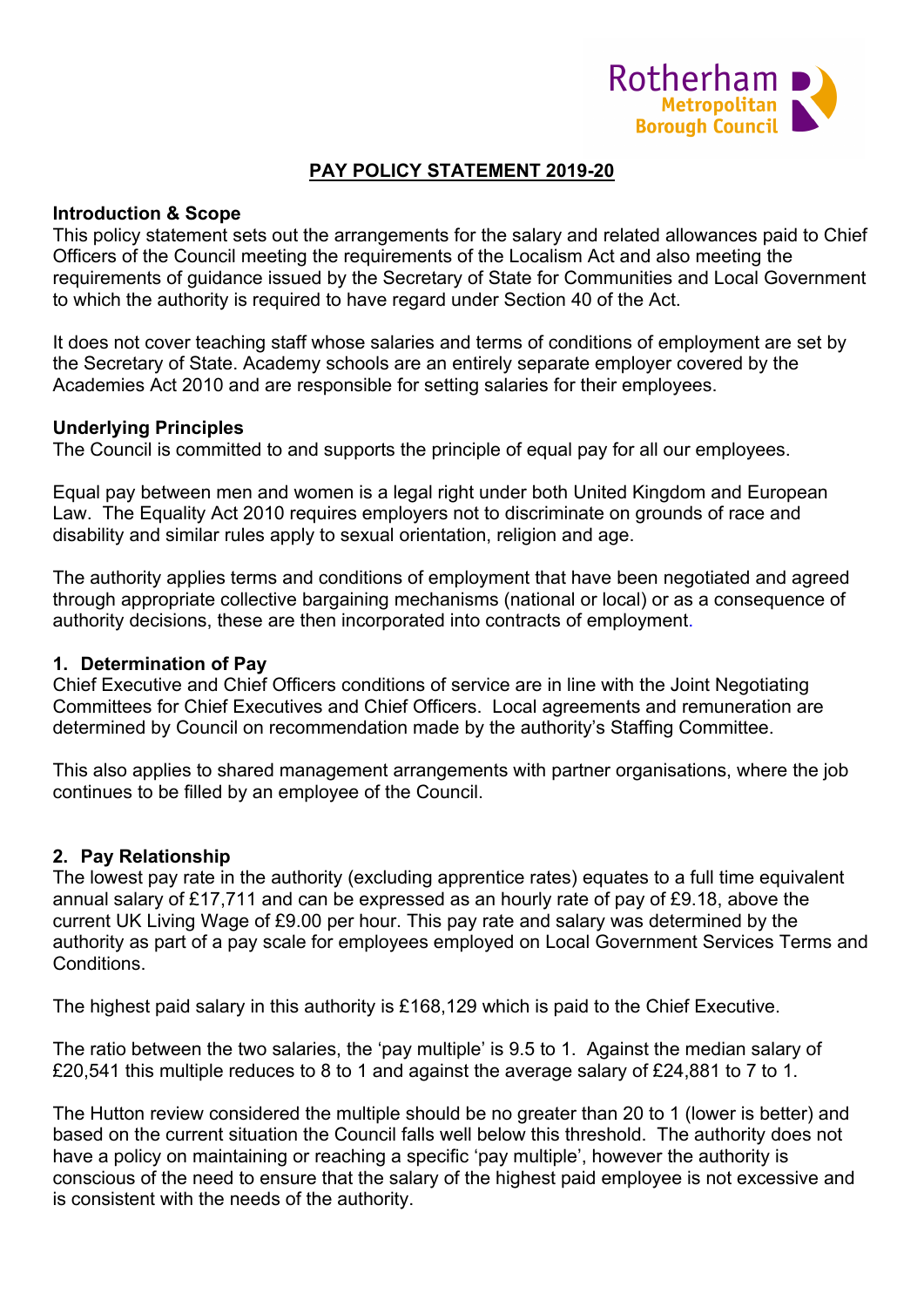These pay rates may increase in accordance with any pay settlements which are reached through their respective national negotiating bodies.

## **3. Salary Packages over £100,000**

The authority will ensure that before an offer of appointment is made, any salary package for any post that is in excess of £100,000 is considered by Council following recommendation by Staffing **Committee.** 

### **4. Market Supplements**

In exceptional circumstances where there are recruitment difficulties; there may be a requirement to consider the payment of temporary market supplements such as 'golden hellos', retention payments or regular monthly payments.

In situations where a Market Supplement is being considered a report detailing the business case is considered by the Assistant Director of Human Resources & OD who makes the final decision as to whether a supplement is payable, the amount and the frequency of review. For Chief Officer graded posts where this would result in a pay package in excess of £100k the case will be considered by Council on recommendation made by the Staffing Committee.

Supplements can be reviewed at any time but a review must be undertaken on an annual basis.

### **5. Pay Awards**

The authority will apply any pay increases that are agreed by relevant national negotiating bodies and/or any pay increases that are agreed through local negotiations.

### **6. Allowances**

Posts covered by Chief Executive or Chief Officer terms and conditions do not attract additional allowances.

### **7. Bonuses**

The authority does not have or intends to introduce any bonus schemes.

### **8. Performance Related Pay**

The authority does not operate a performance related pay system as it believes that it has sufficiently strong performance management arrangements in place to ensure high performance. Any areas of under-performance would be addressed through the capability procedure.

### **9. Earn back**

The authority does not operate an earn-back pay system whereby a proportion of the employee salary is held back and only paid if specific targets are achieved as it believes that it has sufficiently strong performance management arrangements in place to ensure high performance. Any areas of under-performance would be addressed through the capability procedure.

### **10.Voluntary Employee Benefits**

As part of its reward package the Council offers a range of salary sacrifice schemes where employees can exchange a portion of their salary for some other form of non-cash benefit. For example childcare vouchers, lease of a brand new car, cycles, and purchase of additional leave.

### **11.Expenses**

Approved additional expenses incurred in the course of their work are reimbursed subject to appropriate evidence of expenditure being produced and in accordance with the terms of the Council Subsistence policy. Employees should not be out of pocket but situations which warrant payment of expenses are not intended to result in a profit.

Mileage expenses are reimbursed at £0.40 per mile.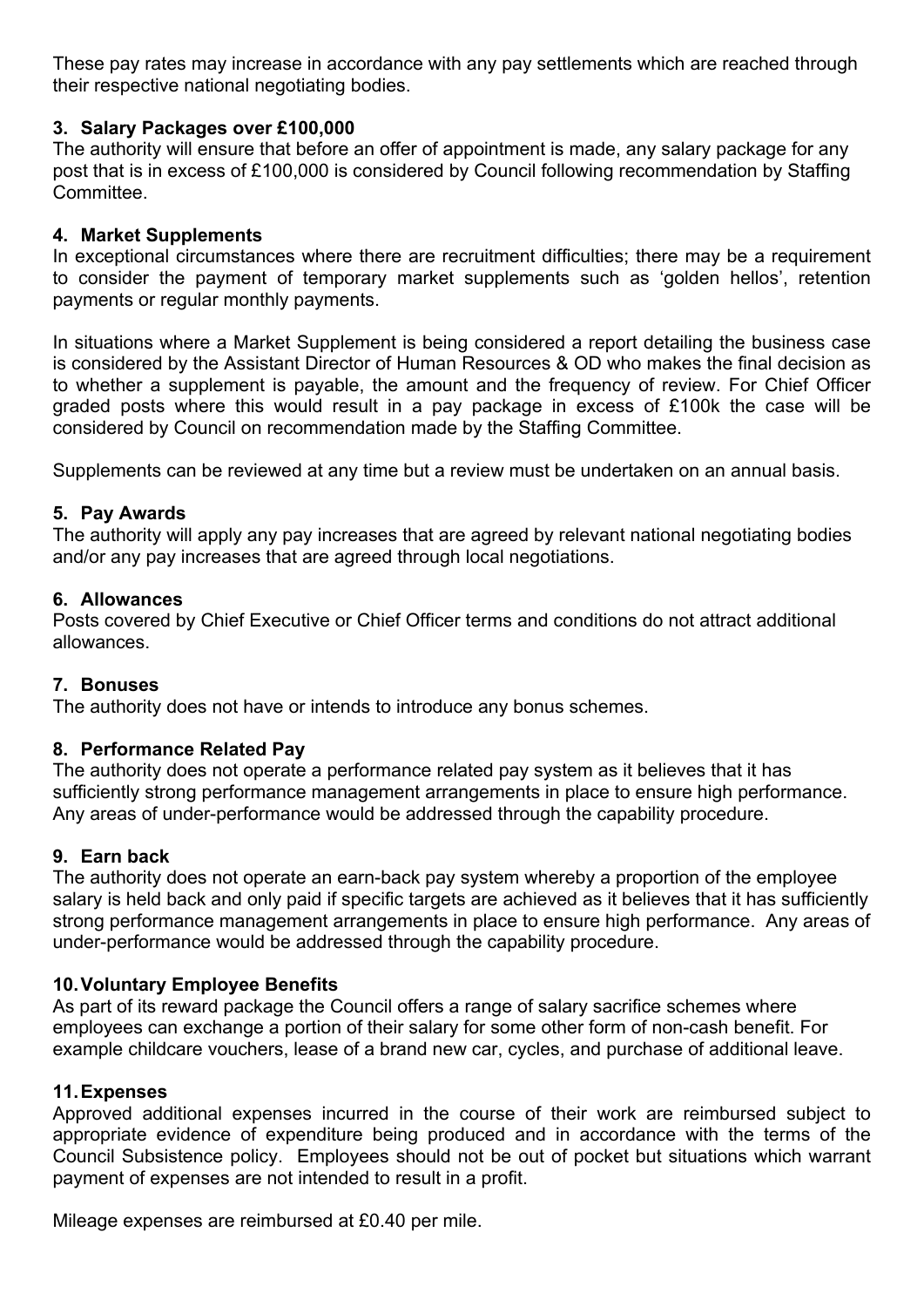### **12.Election Fees**

The duties of Electoral Registration Officer are undertaken by the authority's Chief Executive, the remuneration for which is included in their annual salary.

The authority's Chief Executive is also the Returning Officer for elections, referendums and other polls. The Returning Officer may appoint deputies and by convention has chosen to appoint the Director of Legal Services as a Deputy Returning Officer.

For national elections, referendums or other polls which may be required by statute, fees are paid in accordance with the amounts specified for each poll by statutory order.

For local Borough and Parish elections a local scale of fees, which has not increased since 2008, is approved by Council

### **13.Termination Payments**

The authority's normal redundancy payment arrangements apply subject to the Public Sector exit payments cap to all staff including Chief Officers and the Chief Executive. The authority also applies the appropriate Pensions regulations in circumstances where employees qualify for release of pensions.

Council will also be given the opportunity to vote on any severance package with a cost in excess of £100k. The components of any such package will be clearly set out and will include pay in lieu of notice, redundancy payment, pension release costs, settlement payments, holiday pay and any fees or allowances paid.

### **14.Pension Enhancement**

The authority has agreed policies in place on how it will apply any discretionary powers it has under Pensions regulations.

It is not Council policy to apply the available discretions to award additional pension to members of the pension scheme (regulation 31).

# **15.Re-employment of Staff**

The authority is under a statutory duty to appoint on merit and has to ensure that it complies with all appropriate employment and equalities legislation. The authority will always seek to appoint the best available candidate to a post who has the skills, knowledge, experience, abilities and qualities needed for the post.

If a candidate is a former employee in receipt of an LGPS pension or a redundancy payment this will not rule them out from being re-employed by the authority. Clearly where a former employee left the authority on redundancy terms then the old post has been deleted and the individual cannot return to the post as it will not exist.

The authority will apply the provisions of the Statutory Redundancy Payments Modification Order regarding the recovery of redundancy payments if this is relevant and appropriate. Pensions Regulations also have provisions to reduce pension payments in certain circumstances to those who return to work within the local government service.

The authority will apply the provisions of the Recovery of Public Sector exit payments when the Small Business, Enterprise and Employment Act applies.

### **16.Transparency**

The authority meets its requirements under the Localism Act, the Code of Practice on Data Transparency and the Accounts and Audit Regulations in order to ensure that it is open and transparent regarding senior officer remuneration.